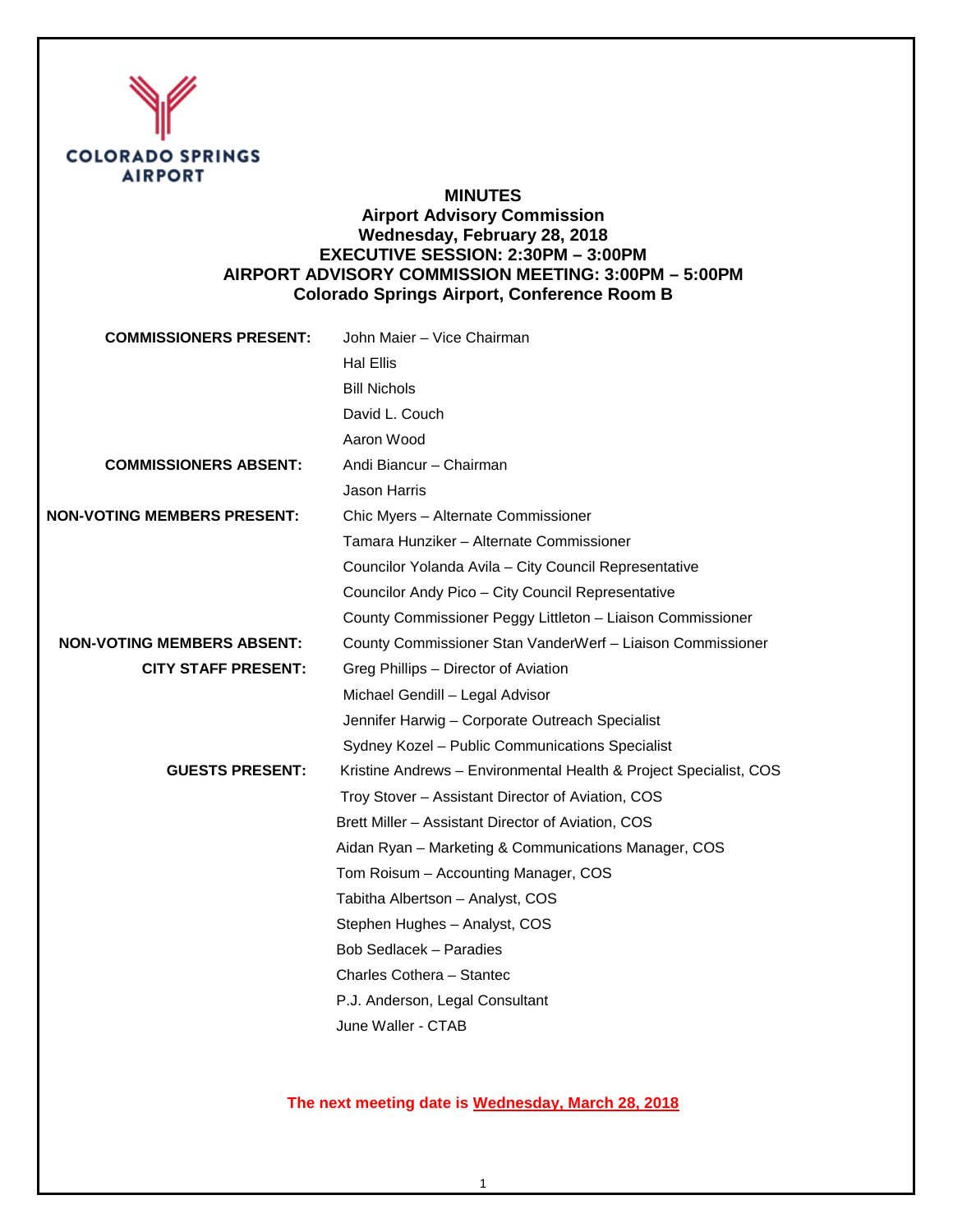### **I. EXECUTIVE SESSION**

The meeting was called to order at 2:32PM by Vice Chairman Maier. Vice Chairman Maier is acting Chairman today in lieu of Chairman Biancur, who is out of town.

Vice Chairman Maier made the motion to enter Executive Session regarding actions relating to Colorado Springs Land Use Item #9 and El Paso County Land Use Item #12 tabled at the January 24, 2018 Airport Advisory Commission Meeting in order to receive legal advice and discuss negation strategies. After unanimous approval, the meeting proceeded into Executive Session.

| <b>COMMISSIONERS PRESENT:</b>      | John Maier - Vice Chairman                                        |
|------------------------------------|-------------------------------------------------------------------|
|                                    | <b>Hal Ellis</b>                                                  |
|                                    | <b>Bill Nichols</b>                                               |
|                                    | David L. Couch                                                    |
|                                    | Aaron Wood                                                        |
| <b>NON-VOTING MEMBERS PRESENT:</b> | Councilor Yolanda Avila – City Council Representative             |
|                                    | Councilor Andy Pico - City Council Representative                 |
| <b>CITY STAFF PRESENT:</b>         | Greg Phillips – Director of Aviation, COS                         |
|                                    | Michael Gendill - Legal Advisor, COS                              |
|                                    | Jennifer Harwig – Corporate Outreach Specialist, COS              |
|                                    | Sydney Kozel - Public Communications Specialist, COS              |
|                                    | Brett Miller – Assistant Director of Aviation, COS                |
|                                    | Troy Stover - Assistant Director of Aviation, COS                 |
|                                    | Kristine Andrews - Environmental Health & Project Specialist, COS |

The Executive Session was adjourned at 3:32PM.

### **II. APPROVAL OF THE DECEMBER 29, 2017 AND JANUARY 24, 2018 MINUTES**

Commissioner Ellis made a motion to approve the Special Meeting Minutes from December 29, 2017, and was seconded by Commissioner Wood. **VOTE:** Approved (Unanimous).

Commissioner Ellis made a motion to discuss the Meeting Minutes from January 24, 2018, and was seconded by Commissioner Wood. Vice Chairman Maier discussed an addition to the Director's Report to indicate that income from the FedEx sale is intended to fund the lighting system project on Runway 35R. **VOTE:** Approved (Unanimous).

### **III. INTRODUCTION OF GUESTS**

### **IV. PUBLIC COMMENT**

Guests Anderson and Cothera offered to address questions and concerns relating to El Paso County Land Use Item #12.

### **V. NEW BUSINESS**

### **A. Tabled Land Use Items**

### **a. Colorado Springs Land Use Item #9 –**

Colorado Springs Land Use Item #9 was deferred for further discussion at the January 24, 2017 Airport Advisory Commission Meeting. The Commissioners discussed their concerns on City Land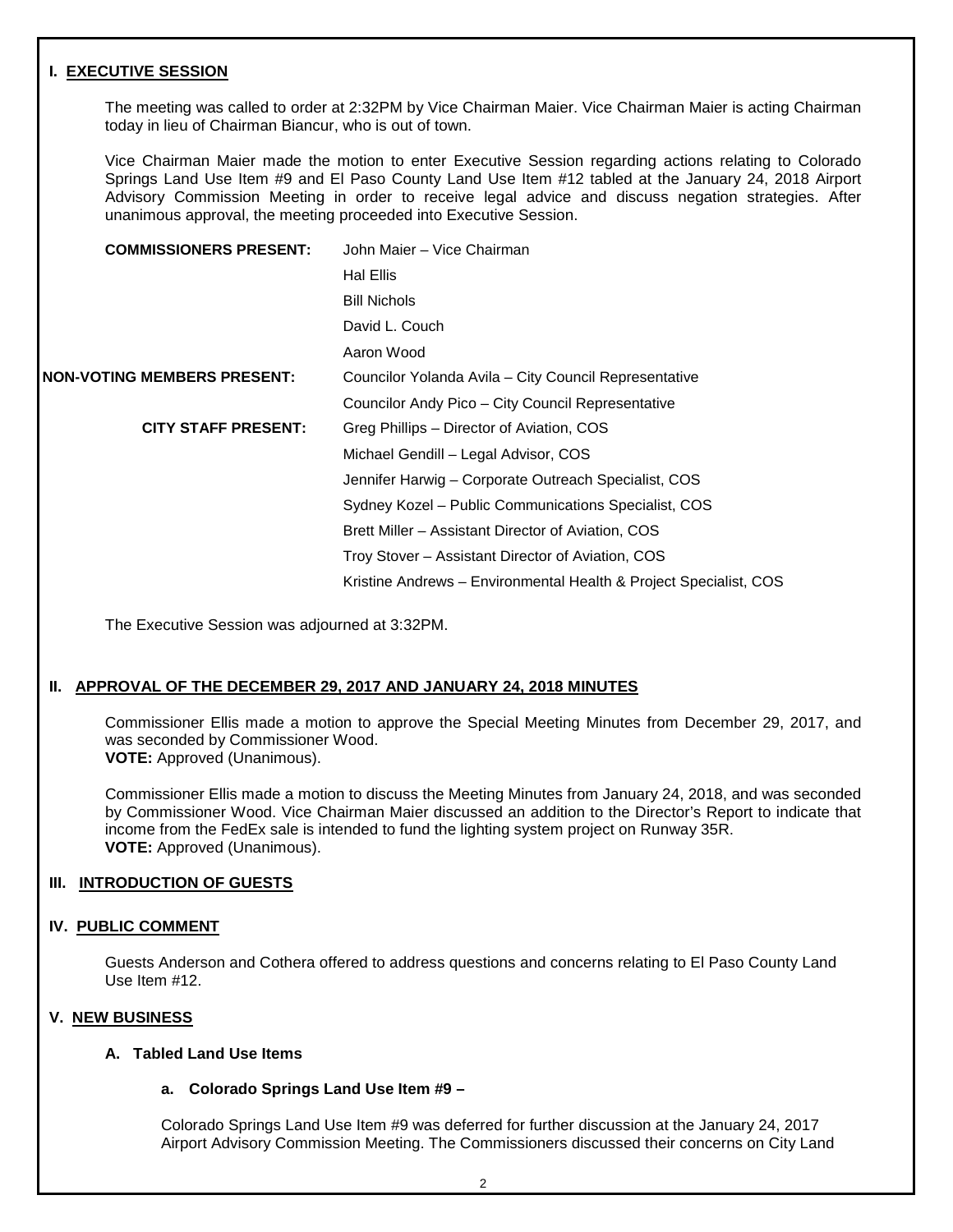Use Item #9 for Airport noise due the development's proximity to the runway approach on 17R and 13.

Commissioner Nichols motioned to approve Colorado Springs Land Use Item #9 with the stipulation that Airport staff encourages the developer to notify tenants in their lease agreement of the noise potential due to proximity of the development to two runways at the airport and to encourage construction with the use of noise mitigation materials and procedures in the development of the building. The motion was seconded by Commissioner Wood. **VOTE**: Approved (Unanimous)

Vice Chairman Maier expressed the importance of the approving authority notifying tenants of noise potential in the development area. Alternate Commissioner Chic Myers recommends a long-term lease amendment written in the housing title at the Clerk and Recorder Office to notify tenants during the continuing sales of properties. Airport staff recommends that the City Council encourage the developer to work with Airport staff to develop mitigation practices that can be attached to the deed and lease documents to notify tenants of the potential for noise.

Commissioner Nichols withdrew his original motion and motioned to approve Colorado Springs Land Use Item #9 with the request that the City Planning Commission request/require the developer work with Airport staff to develop noise mitigation and notification strategies for initial and subsequent tenants. The motion was seconded by Commissioner Wood. **VOTE:** Approved (Unanimous)

### **b. El Paso County Land Use Review Item #10 and #12 –**

Vice Chairman Maier reviewed previous Committee concerns regarding noise and lighting issues on El Paso County Land Use Land Item #12, previously reviewed in July, 2017, November, 2017, and January, 2017. The Commissioners noted that most of the residential portion of the development is now located outside of the APZ.

The north boundary of the development property adjoins the Colorado Springs Airport. In the presentation by Guest Cothera of Stantec, the property line adjoining the Colorado Springs Airport is planned as industrial and warehouse land use. The Land Use amendment request was submitted in part due to the development access points being changed. There are no residential plans north of Bradley Road. For residential homes in APZ2, Stantec coordinated a land use note with Airport staff in December, 2017, to inform residents of the potential for noise and lighting. Overall residential density within the APZ2 area was reduced. To address lighting concerns, Stantec discussed an approximate 200 foot natural topographic drop from the runway to Bradley Road, with a further drop when moving southward. Additionally, Guest Cothera stated that in his opinion an existing hill on the north side of Bradley Road would help to block direct impact from the Airport lighting. Guest Stantec stated his willingness will work with Airport staff to develop an avigation easement with appropriate language regarding lighting and noise.

Chairman Ellis motioned to accept Land Use Item #10 from November, 2017, with the recommendation to include an avigation easement, and that the developer work with the Airport staff to create a notification mechanism to ensure future tenants and owners are aware of aviation impacts within the area. The motion was seconded by Commissioner Wood. **VOTE**: Approved (Unanimous)

Chairman Ellis motioned to accept Land Use Item #12 with the recommendation to include an avigation easement, and that the developer work with the Airport staff to create a notification mechanism to ensure future tenants and owners are aware of aviation impacts within the area. The motion was seconded by Commissioner Wood. **VOTE**: Approved (Unanimous)

### **B. Land Use Review – Kristine Andrews**

Airport staff reviewed and discussed nine (9) new land items in February 2018: five (5) items in the City and four (4) in the County.

Following discussion and recommendation of current land use items 1 – 8, Vice Chairman Maier called the question and proposed item 9 be addressed separately.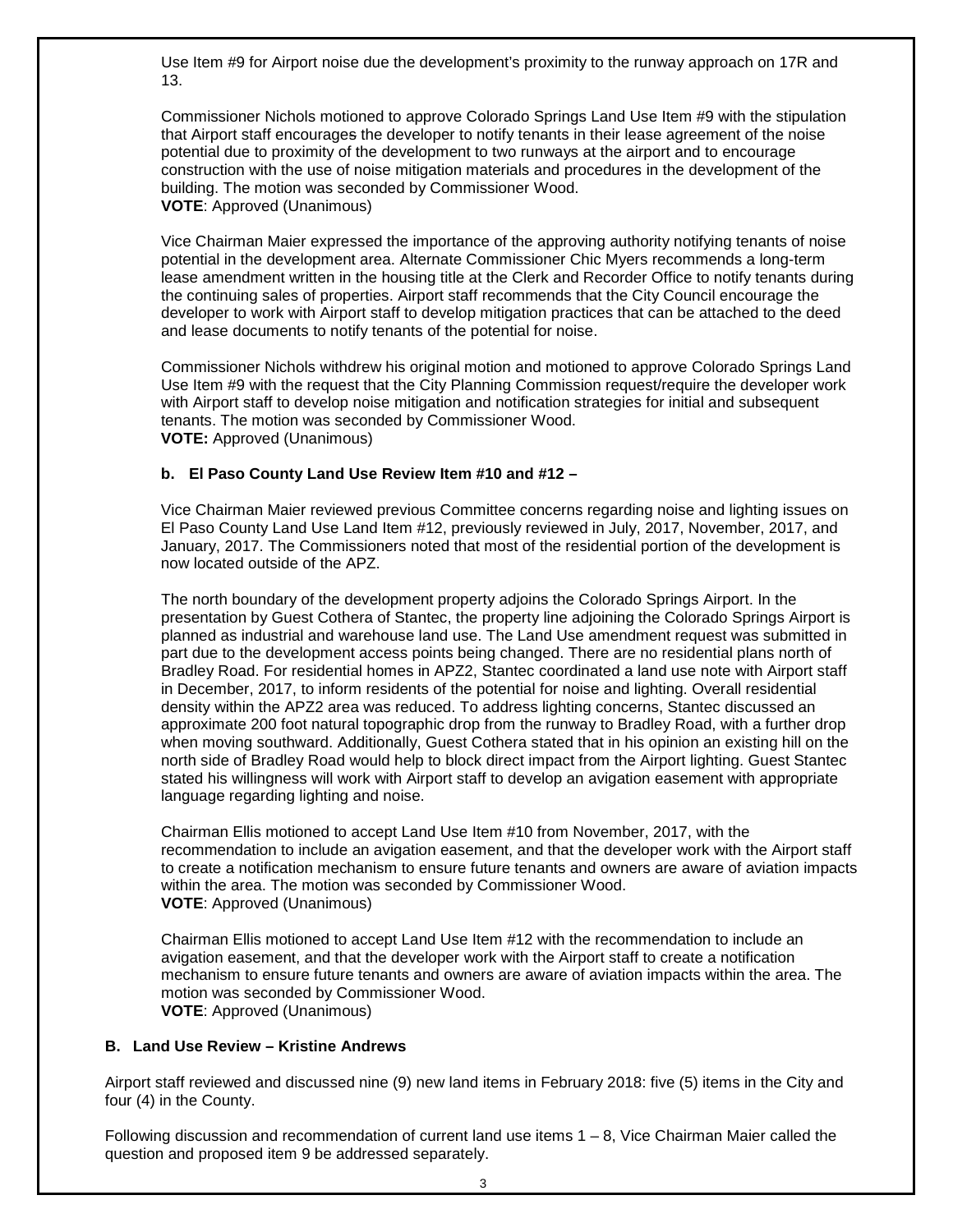Commissioner Nichols motioned to accept Airport staff's no objection recommendation on items #1-8. The motion was seconded by Commissioner Ellis. **VOTE**: Approved (Unanimous)

Vice Chairman Maier motioned to approve Land Use Item #9 with the recommendation that the County develop a mechanism to inform residents that they are located in an Accident Potential Zone (APZ) and will be located in an approach corridor to the main runway at Colorado Springs Airport. The motion was seconded by Commissioner Nichols.

**VOTE**: Approved (Unanimous)

To express the entire Commission's real concern regarding the potential deleterious impact of encroachment from residential development located in close proximity to the Colorado Springs Airport, and the negative consequence such development could have on the ability of the Colorado Springs Airport to continue to grow and expand, in coordination with the Chairman, Vice Chairman Maier presented the attached statement for consideration by the Colorado Springs City Council and El Paso County Commissioners. Councilor Pico commented on the timeliness of such involvement by the commission, as the City is currently producing an update to the City's Official Master Plan. The Commission feels the update of the City Master Plan must take full cognizance of the ongoing COS Airport Master Plan.

NOTE: This may be simply accomplished by ensuring a member of the Airport Advisory Commission is appointed as member/liaison to the city planning team.

## **VI. STAFF REPORTS**

- A. Design and Construction Greg Phillips
	- Rehabilitation Taxiway G and Terminal Connectors Phase 2 Project design review is complete. An invitation for bid is anticipated in 2Q, 2018 with a 3Q, 2018 award.
	- Wind Damage Terminal Roof Replacement Construction is 25-30% complete and is scheduled for completion in April, 2018. The percentage of budget expended to date (54%) reflects payment for materials that have not been installed.
	- West Side Lav Facility Contract awarded to Sharp General Contractors. Construction is anticipated to begin March, 2018, and be completed in May, 2018.
	- Chiller #1 Replacement Contract awarded to Synergy Mechanical. Construction is anticipated to begin March, 2018 and be completed in May, 2018.
	- Reconstruct Taxiways N&P from Taxiway G to Terminal Apron & Rehabilitate Taxiway H from Taxiway P to Taxiway C – Construction has been shut down for the season and is scheduled to resume April 16, 2018.
	- RAC Parking Lots and Valet Parking Lot Rehabilitation Contract awarded to RS&H. Design phase to be completed by June. [Rehabilitation of the car rental service centers is funded by the CFC, and the valet parking lot is funded by the Airport.]

### **B. Finance and Administration**

### **Traffic Report: January 2017 –** Stephen Hughes

A summary of passenger enplanements, seats and load factors for each airline was provided, along with a summary of aircraft operations. All monthly Traffic Reports are available at [https://www.flycos.com/monthly](https://www.flycos.com/monthly-traffic-reports)[traffic-reports.](https://www.flycos.com/monthly-traffic-reports)

### **Finance Report(s): December and January 2018 –** Tom Roisum

Due to year-end adjustments, summaries of Total Revenues and Expenses for the months of December and January were provided and reviewed.

### **C. Director's Report | Operations & Maintenance Report | Marketing Report –** Greg Phillips

The National Museum of World War II Aviation is having their National Recognition ceremony on Saturday, March 3, from 10 AM to 12 PM at the museum.

The Airport staff requested discussion with the Commission regarding potential support for House Bill 18- 1083.

Updated 2018 Airport Directories are now available from the State of Colorado.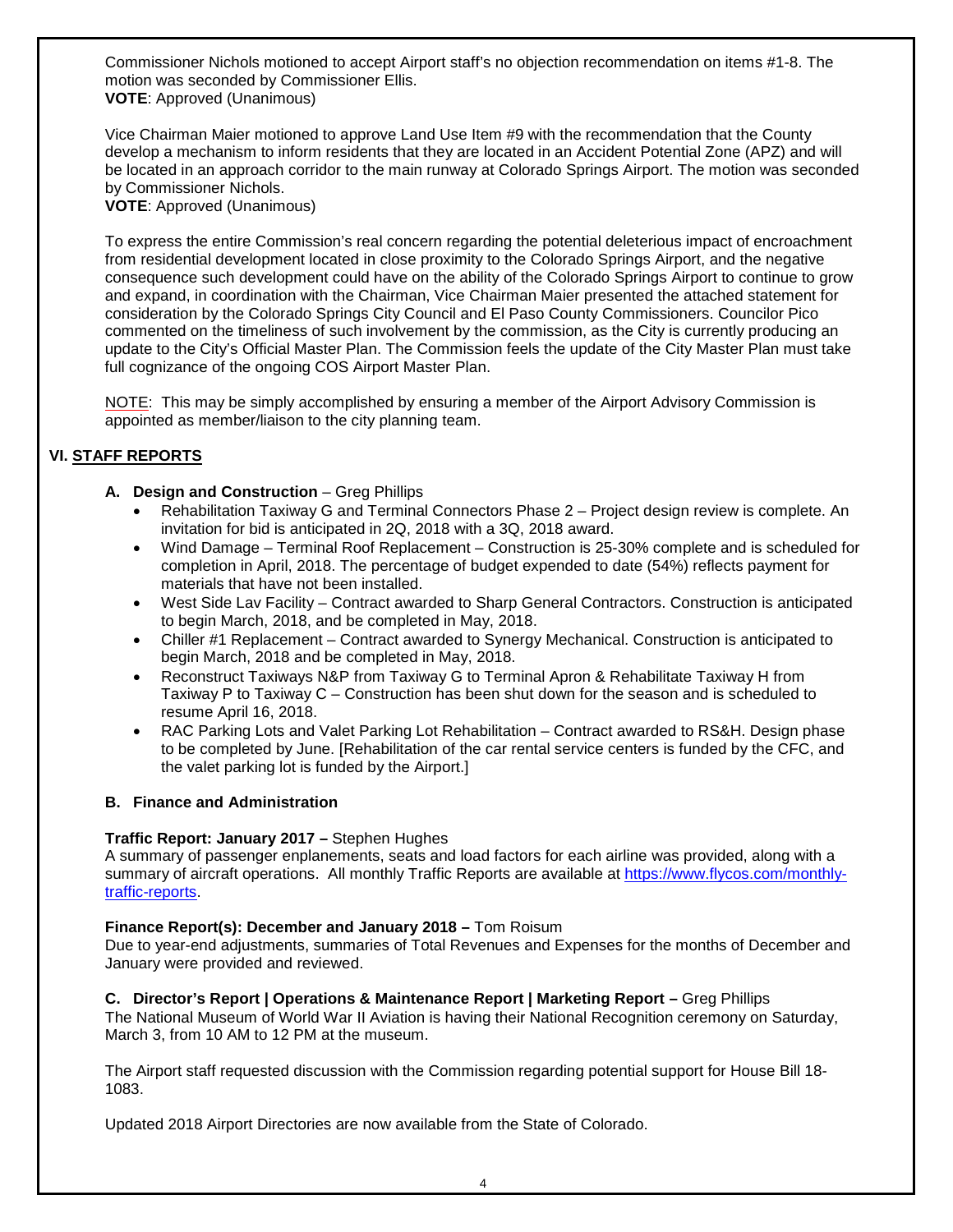- Operations and Maintenance Greg Phillips
	- o The Annual FAA Part 139 Inspection and TSA Comprehensive Audit both found zero deficiencies and no findings for the third straight year.
- Business Troy Stover
	- o The Airport is working on three development plans
	- o Development plan with Sierra Nevada was approved for another 60,000 square foot hangar.<br>
	o The development plan with Setzer Properties is within 30 days of approval.
		- The development plan with Setzer Properties is within 30 days of approval.
	- o Agreement with the City Streets Department for use of 50 acres of airport ground east of Runway 17L/35R for materials recycling.
- Marketing Aidan Ryan
	- o February was a busy month for media coverage.
	- o The Marketing Department created a Valentine's Day event in the Airport terminal, a social media contest, and a "Southwest, will you be our Valentine?" video.
	- o Marketing is in the process of rolling out spring break ads for print, digital, and radio platforms.

## **VII. OTHER BUSINESS**

None.

# **VIII. COMMISSIONERS' COMMENTS**

- Vice Chairman Maier requested an update on Peak Innovation Park. There is a potential 70 acre development deal in the works.
- There is a bill getting ready to go through the State House for addressing unmanned aircraft by state legislators. The legislators are in the process of creating an unmanned aircraft and public safety bill.
- Alternate Commissioner Myers shared that Bill Shuster, Congressional Representative from Pennsylvania and a proponent of the ATC bill to privatize U.S. air traffic control, has pulled his support for the bill due to lack of support. This would conceivably allow the FAA reauthorization bill to move forward.
- Vice Chairman Maier requested an update on the Pikes Peak Airstrip Attack. Airport staff has met with the Airstrip Attack team and has finalized an overall cost agreement.
- Chairman Ellis requested an update on the Airport's efforts on GA marketing be provided to the Commission. Counselor Pico commented on the positive aspects of GA at the airport. Assistant Director Stover spoke on the utilization and marketing of US Customs services at the Colorado Springs.

### **IX. CHAIRMAN'S COMMENTS**

• Vice Chairman Maier thanked everyone for their time during the Executive Session and Airport Advisory Meeting.

### **X. ADJOURNMENT**

Commissioner Ellis made a motion to adjourn and was seconded by Commissioner Wood. **VOTE**: Approved (Unanimous)

The meeting was adjourned at 5:26pm.